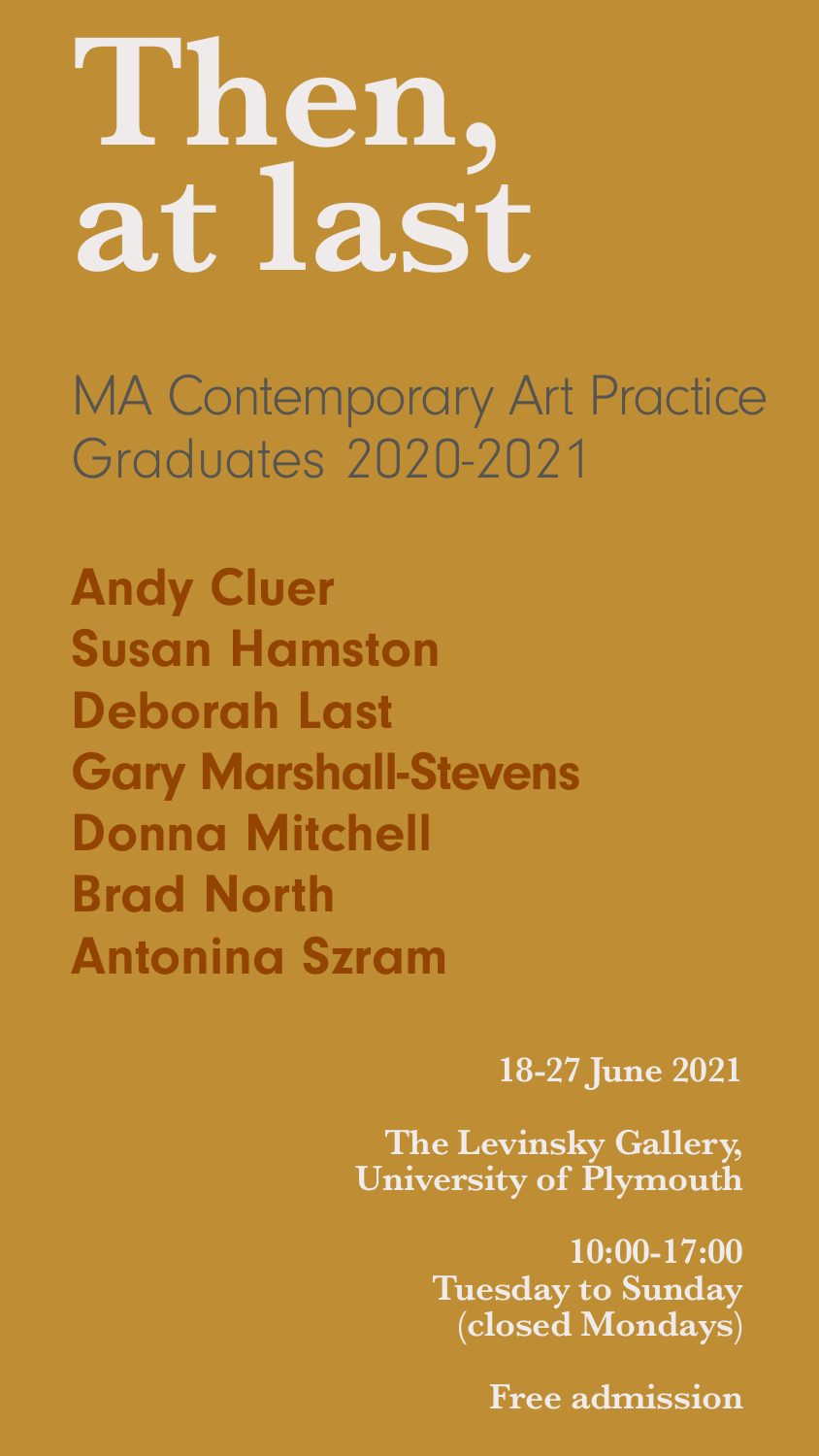With thanks to Paul Burtnyk from the Faculty Technical Team for technical support. And thank you to Mary Costello and The Arts Institute team.

#### MA Contemporary Art Practice

MA Contemporary Art Practice is a threeyear part-time course which welcomes highly motivated and independent practitioners who want the opportunity to balance work and external commitments with postgraduate education. Students are encouraged to experiment and take risks in a creative, challenging and supportive environment while expanding their critical and practical skills as well as professional network.

for more information: https://www.plymouth.ac.uk/courses/postgraduate/ma-fine-art

> email enquiries: [admissions@plymouth.ac.uk](mailto:admissions%40plymouth.ac.uk%20?subject=)

> > telephone: +44 (0)1752 585858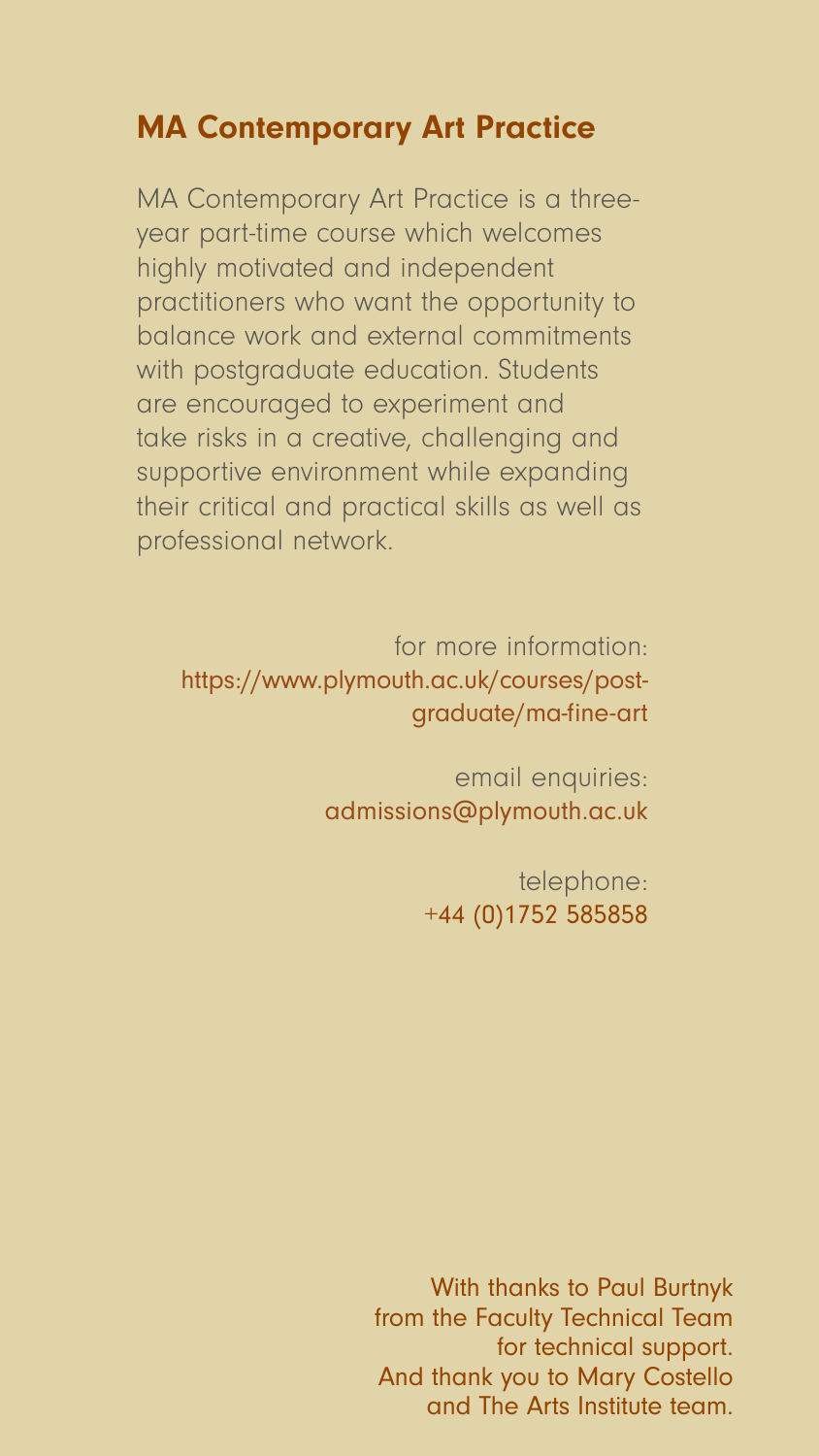#### INTRODUCTION

Embarking on a Masters course in Contemporary Art is an act of revision, of reflecting on and examining practice. Artists ask how they make work, who for, and why. They consider their materials, processes and the concepts they operate with. This is a challenge, but it is also an opportunity to shift direction, to try something new, to rejig. The works presented here are the outcome of this process of questioning, and of the encounters with each other as a cohort. After a year of disruption, dispersal, disappointment, an exhibition emerges.

This show is testament to the strategies the artists have developed to sustain their art making, and the resilience they have found in their studios, in their networks, and in the resources they have learnt to draw on. Here are objects, sounds, images, texts that evidence the sustaining of practice through adversity. These works are encountered in their openness to the audience, and in their

evidence of commitment to practice, to continuing, to keeping going. A gesture of connection, of communication, they invite you to meet them on these terms.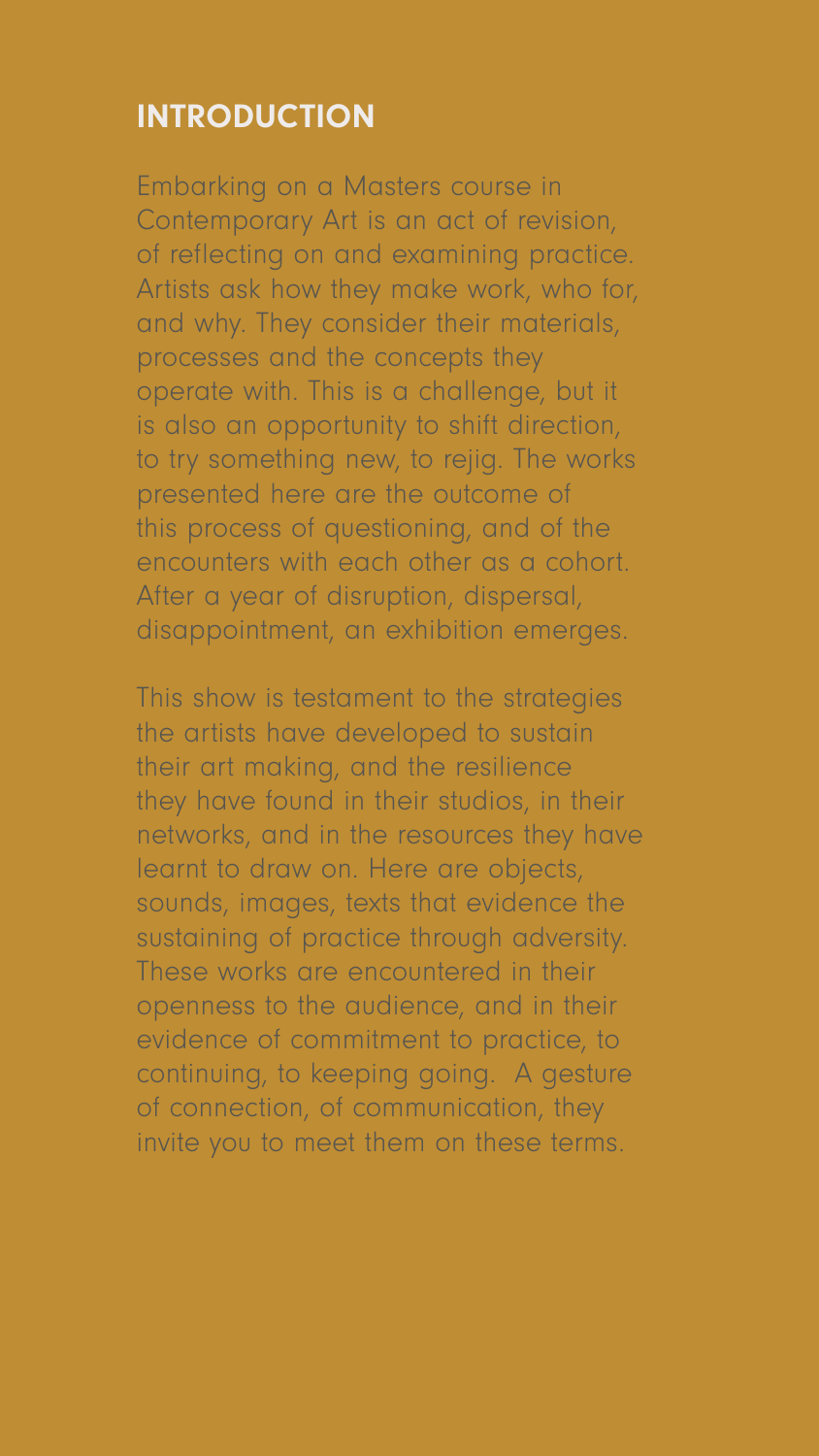Sound Rock (part of 'Grimsland') (2021)

# Andy Cluer



web: [www.andycluer.info](http://www.andycluer.info) email: [mail@andycluer.info](mailto:mail%40andycluer.info%20%20?subject=)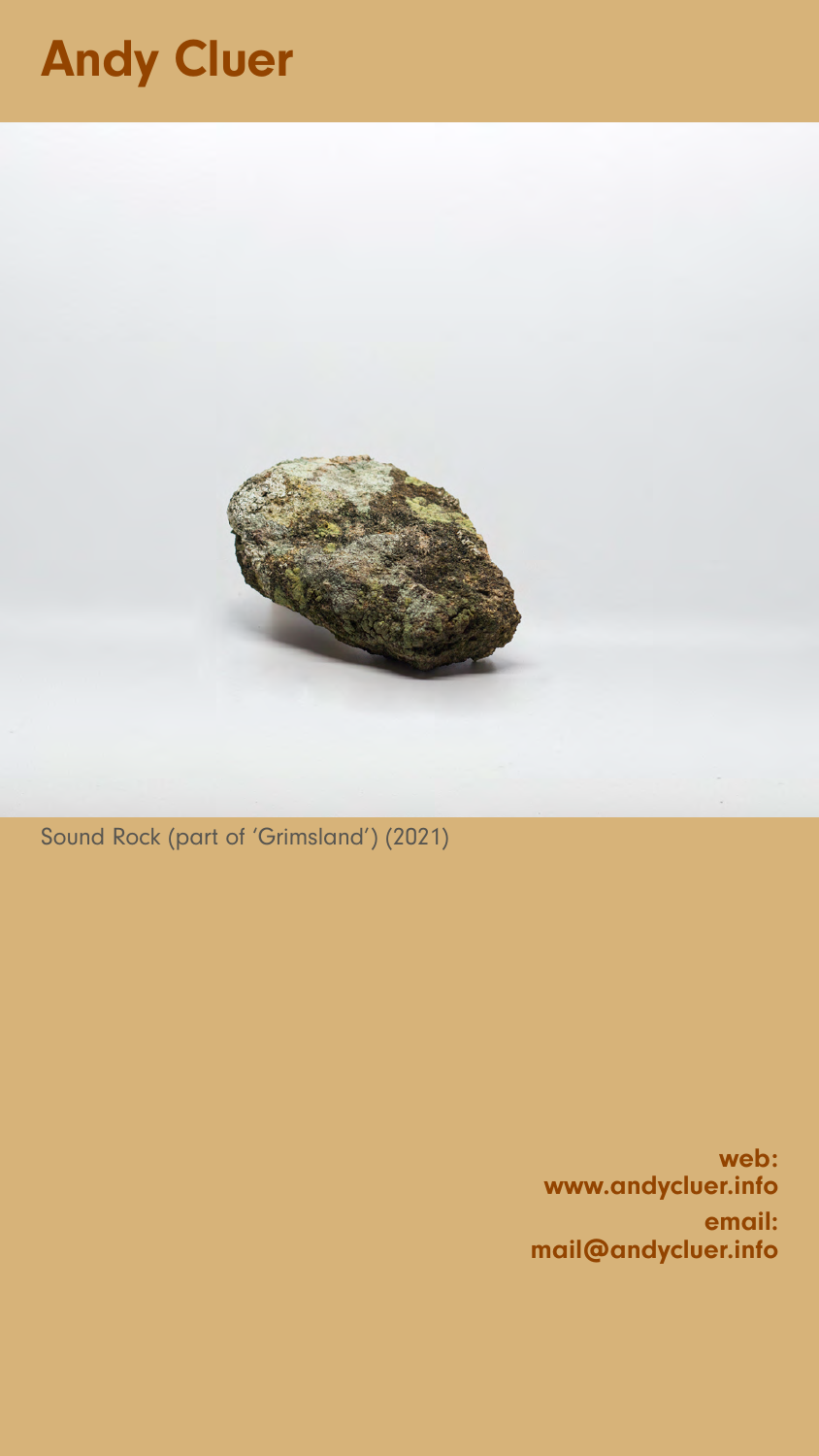## Andy Cluer

Hearing – Seeing

The world is of full of sounds, sounds generated by nature and sounds composed by authors, sounds we notice and those we ignore. But the perception of these is not identical, what one hears is not necessarily the same as what's heard by another.

In my practice and research I am interested in the ways we listen to sound: as part of the investigation of place, in the sonic structures of landscapes (both real and imagined), through mapping memory, and in perceptual experiences. My work questions relationships between auditory and visual awareness, exploring different ways of listening and considering how sound can be experienced through non-audio media and how images can be evoked by noise.

Psychoacoustics is central to how we understand our listening experiences. It explains how our auditory system identifies and then chooses what we listen to and how we perceive sounds. Through listening, we access recognizable, familiar or remembered noises, which we then use to assess our auditory perceptions. In these moments, we can compose an environmental landscape we can 'see' without the need to physically be there – potentially accessing a trascendent state of consciousness.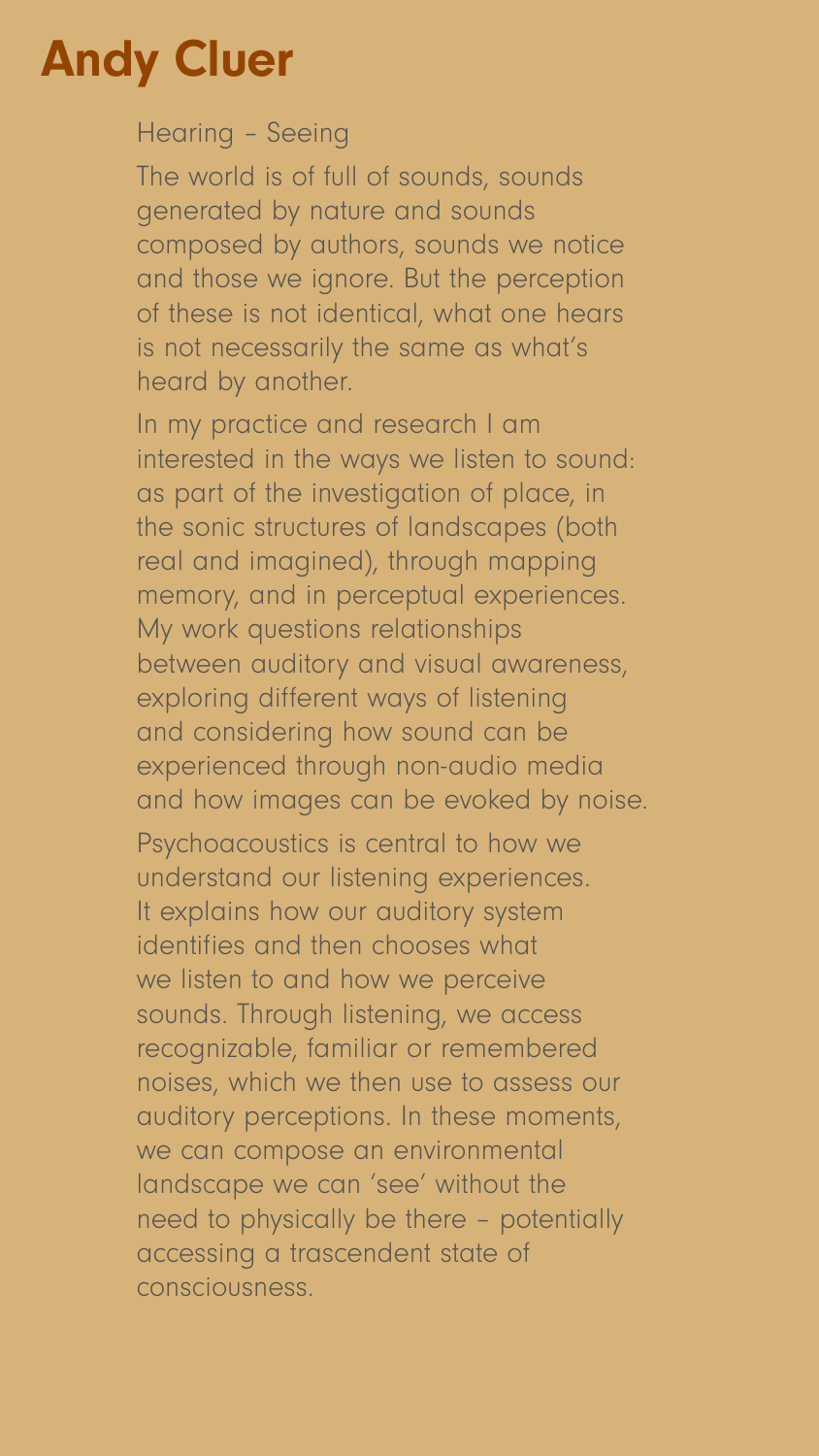O Omniscient Om (detail) (2021)

### Susan Hamston



web: [www.susanhamston.net](http://www.susanhamston.net)  instagram: [@susanhamston3](https://www.instagram.com/susanhamston3/)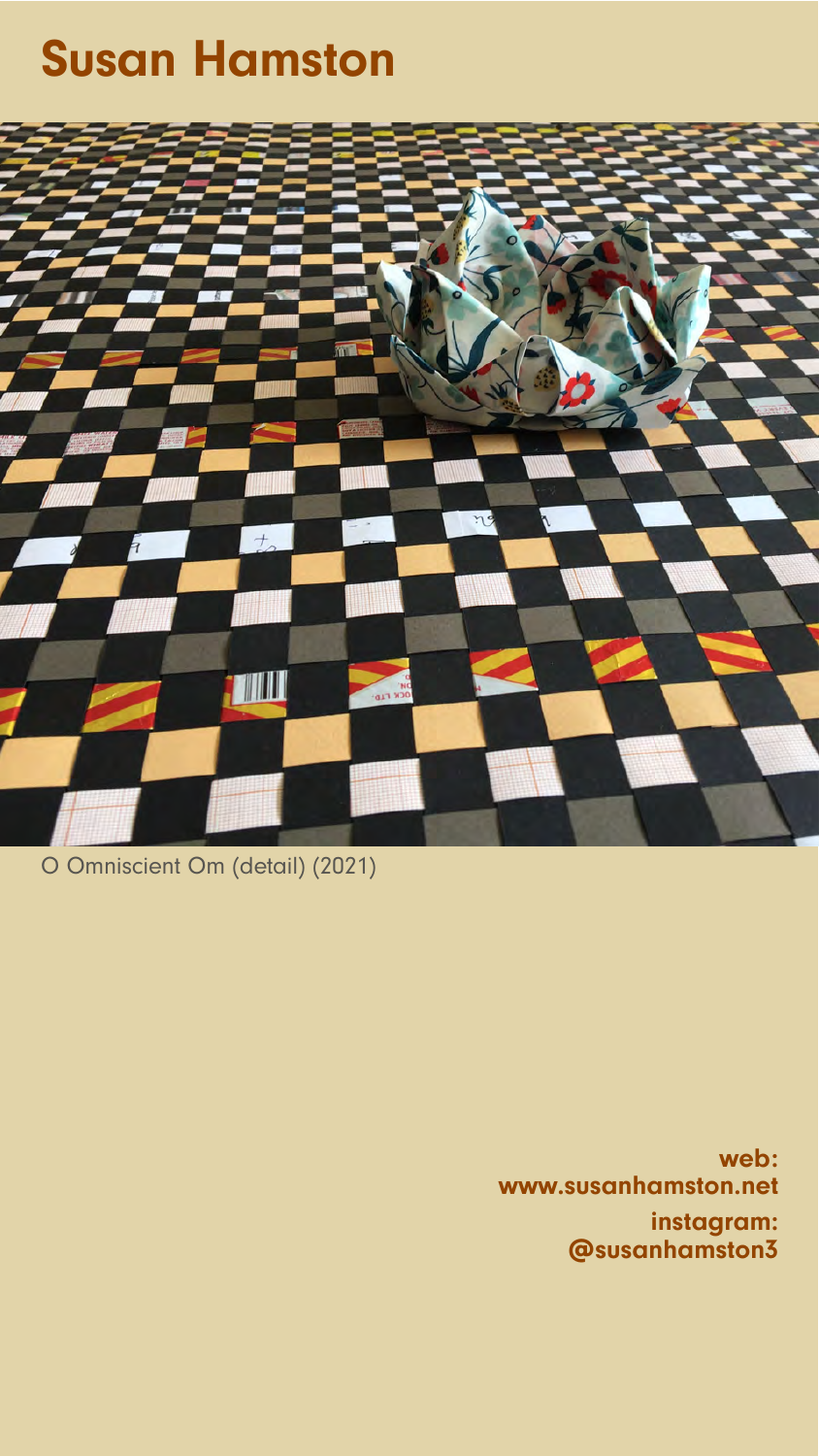#### Susan Hamston

My assemblages result from the entanglement of an art practice with the domestic space.

In the home we inhabit a constellation of objects. The interchangeability of these objects – from the functional to the non-functional – reveals the potentially mercurial quality and the versatility of everyday things. When combined with other materials, what emerges are sculptures of a human scale that aim to maintain the intimacy of the domestic space.

There are other aspects of daily life which my practice seeks to reflect. The everyday imposes its monotony, and repetition has always been a feature of domestic life. However, repetitiveness can open a space that facilitates an escape into fantasy as a means of coping with the mundane.

These themes, materials, and processes of both the domestic and an art practice create a kind of exquisite corpse of Deleuzian folds. When making assemblages these ideas can be expressed with an almost infinite possibility of arrangements without beginning or end, so reflecting the business of living.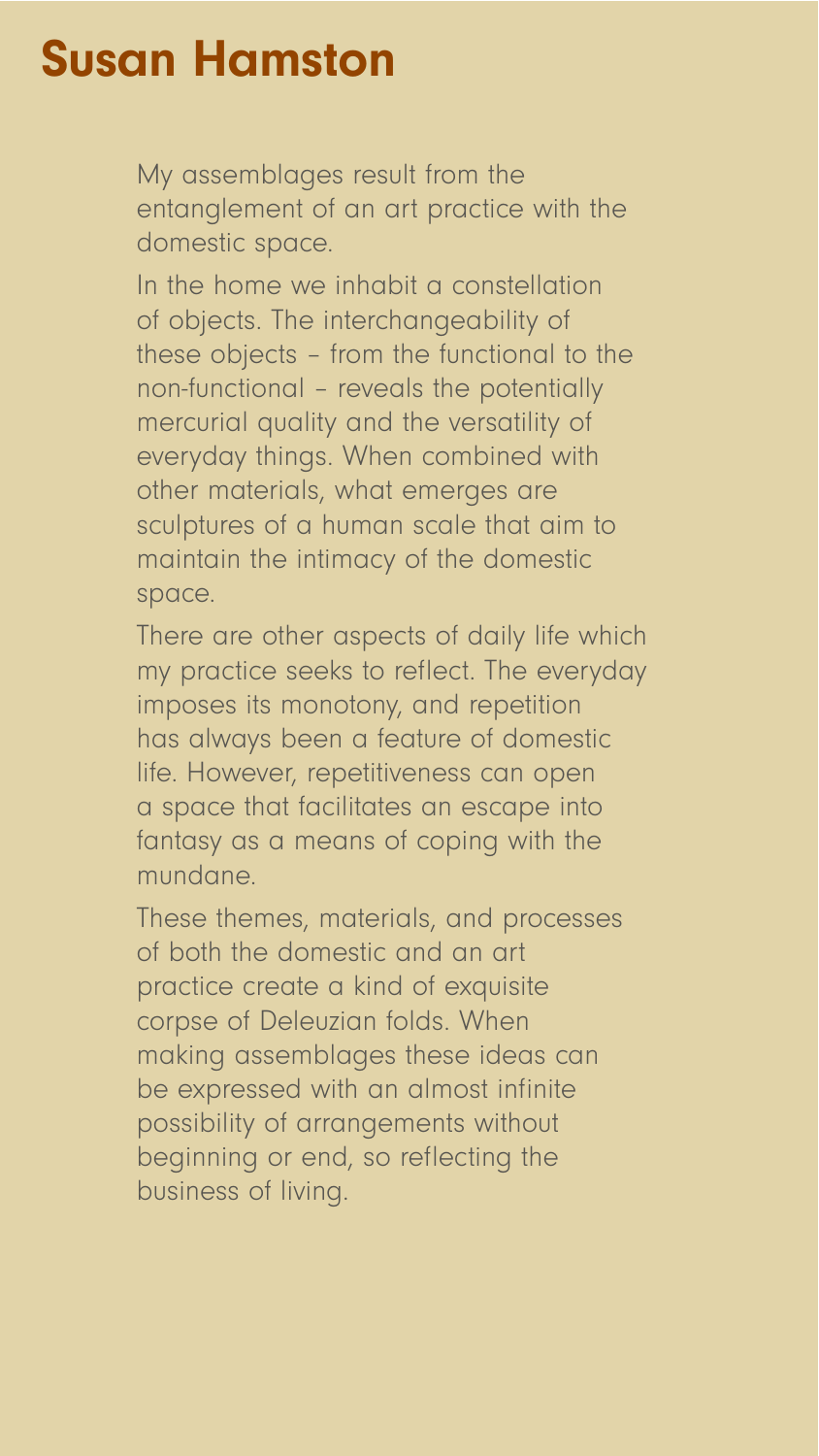From Hartland Point (2021)

#### Deborah Last



#### 'Meldon Quarry' from the daily painting series was long-listed for the Jackson's Painting Prize 2021.

web: [www.deborahlast.co.uk](http://www.deborahlast.co.uk ) instagram: [@debs\\_last](https://www.instagram.com/debs_last/) facebook: [Deborah Last Artist](https://www.facebook.com/DebsLastOfficial)

With thanks to those people who have sometimes kept me company out in the landscape and cheered me on: Pete Last, Kathryn Timms, Zoe Day

#### [Drawing and Painting with](https://www.facebook.com/deborahlastartist)  [Debs Last](https://www.facebook.com/deborahlastartist)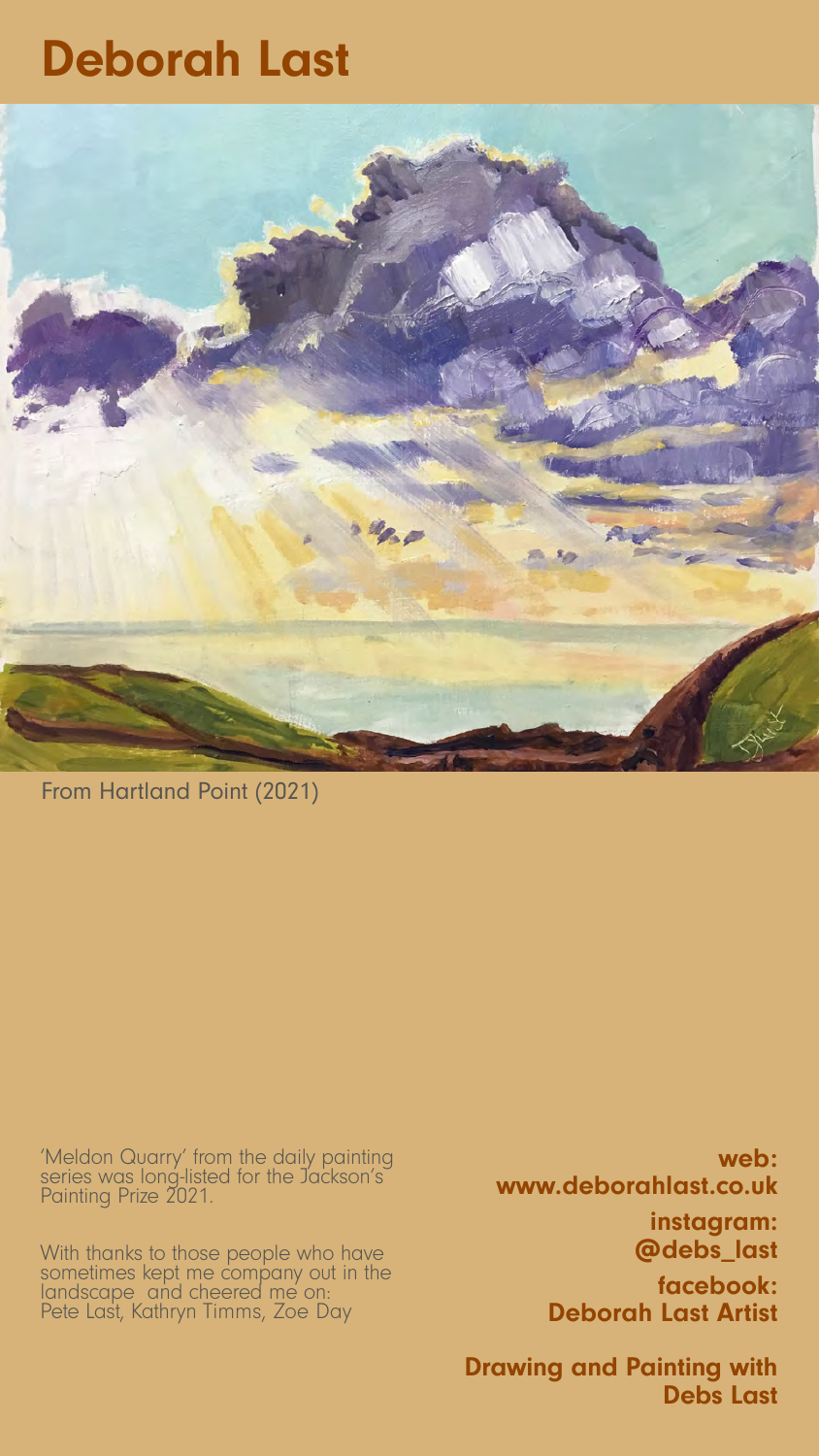### Deborah Last

Over the last year I have used en plein air painting as a tool to keep me practicing as an artist, as a way to ground me. Within my studio I have processed what the pandemic has meant to me as a mother. It has separated me from my children and family, it has made this beautiful location in which I live a curse for being so far away from them as well as a blessing for being so beautiful. In recent months, I have been processing this from drawings done of the children over the internet and in response to how we communicate through Messenger and Zoom.

These ongoing works have been held in place by the rhythm of the daily landscape paintings. These are the landscapes and location that kept me focused. I have headed out through storms and rain, in cold and sunshine to paint. At times we have had to stay close to home, so I painted there and then when able to, I headed out further afield to paint Dartmoor, Exmoor and the Devon and Cornish coastland. These painting are quickly done, looking for light and structure. Finding the moment, inhabiting it and then expressing it.

During the MA, I spent three years taking my practice apart. What has emerged is an assurance about my dual-threaded practice that ebbs and flows between observation and storytelling.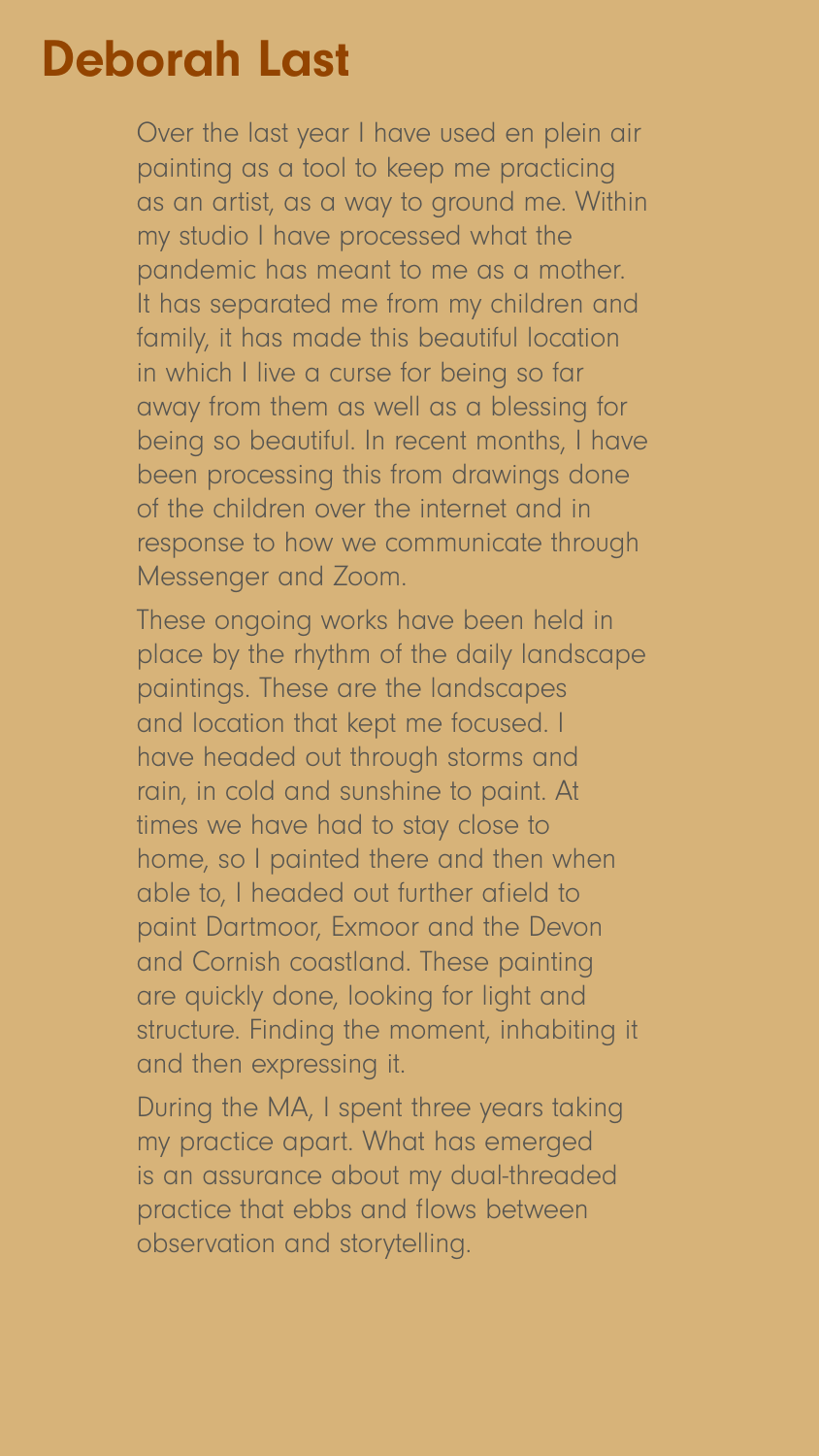still from Who proclaims it is all a pack of cards and that the emperor is naked? (2020)

# Gary Marshall-Stevens



My eternal gratitude to the Von Trap family.

Thankyou to KARST for the space.

web: [http://puma.3six9.com](https://puma.3six9.com/) instagram: [@gms369](https://www.instagram.com/gms369/)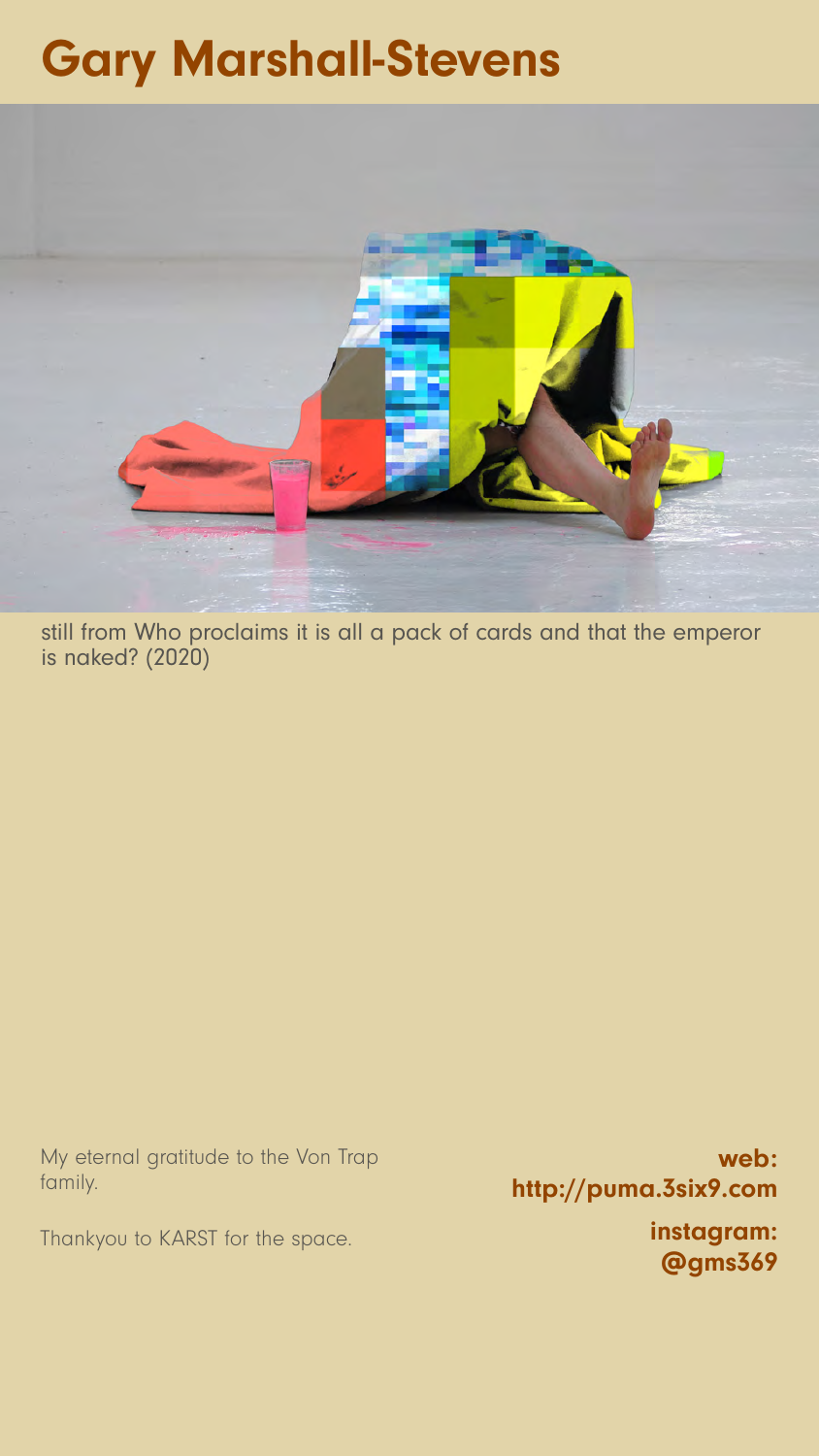# Gary Marshall-Stevens

Objects, moving image, audio, physical interventions - the debris of an attempt.

Grounded in a sculptural tradition of the physical encounter, the recent body bears the marks of attempted passage through space - taking place - in and for the moment.

'Common sense' narratives concerning identity and othering are negotiated as spaces by a body regarded as a precarious object. Awkward humour is used to interrupt, to encourage those narratives to collapse in upon themselves.

Laced with problematic cultural references these crude attempts to stay sane manifest as challenges to the world. Akin to a prank, each is an exploration of a limit, courting probable failure with a poor dad-joke punchline that may never come.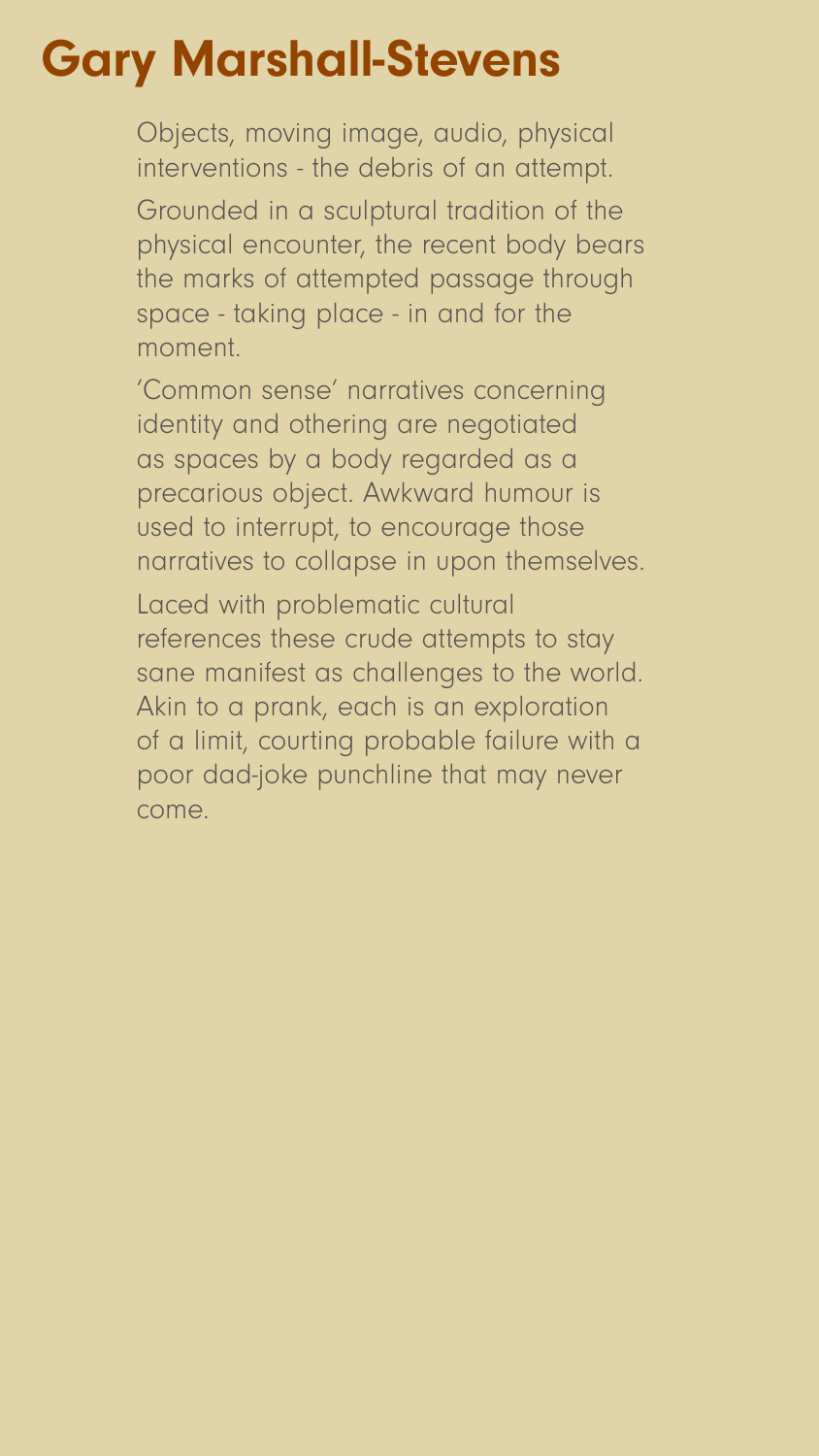Studio Conversations (2021)

#### Donna Mitchell



Acknowledgements: David Handford Chelston Workshops Torquay Jerry Sowell (The Southwest Sofa Co)

web: [www.donnamitchell.co.uk](http://www.donnamitchell.co.uk   )  instagram: [@donna.mitchell.74](https://www.instagram.com/donna.mitchell.74/)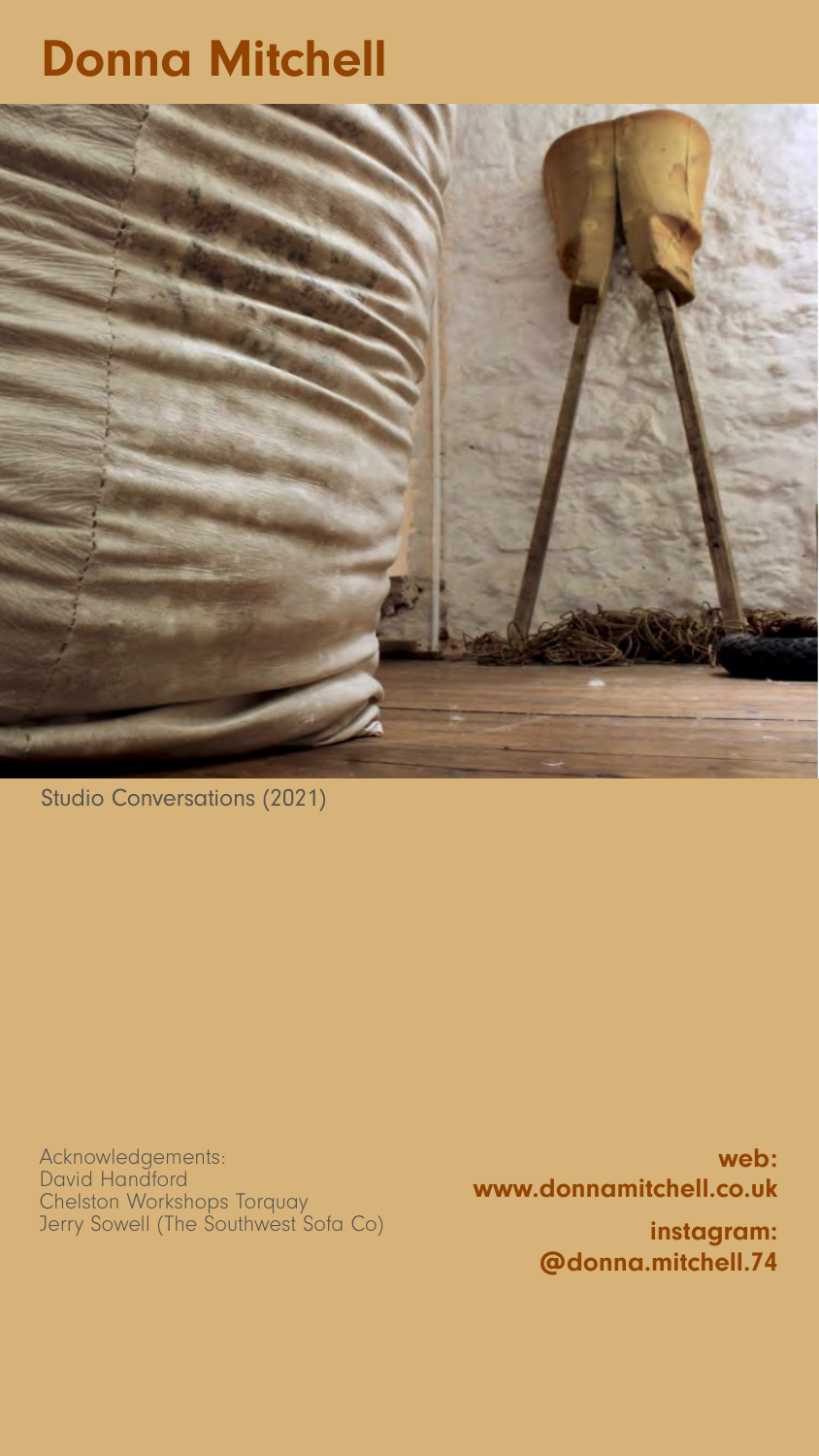Recently I've taken to cycling without my glasses. I'm only mildly short sighted so there's little immediate danger. I've found it allows my brain to invent the details my eyes miss. Travelling at some speed through the landscape both reduces and alters the information I process. I find catching a glimpse can be a powerful thing.

I'm not quite at the point where I'm having conversations with dustbins but I see and encourage anthropomorphic qualities in detritus. I am drawn to the beauty in discarded and abandoned objects in the world, for me they have a lure of uncertainty and magic about them, they ask to be noticed. As a result of exposure to the weather, named objects slowly become the unnamed, altering as time passes.

Sculpture on the other hand has a certain fakery and stillness about it which I find intriguing. It presents an unreal moment frozen in time - an attempt to keep a gesture in check. There is always a possibility however that it could begin

to slide. It's trying to catch that moment between beginning and end that is the challenge.

### Donna Mitchell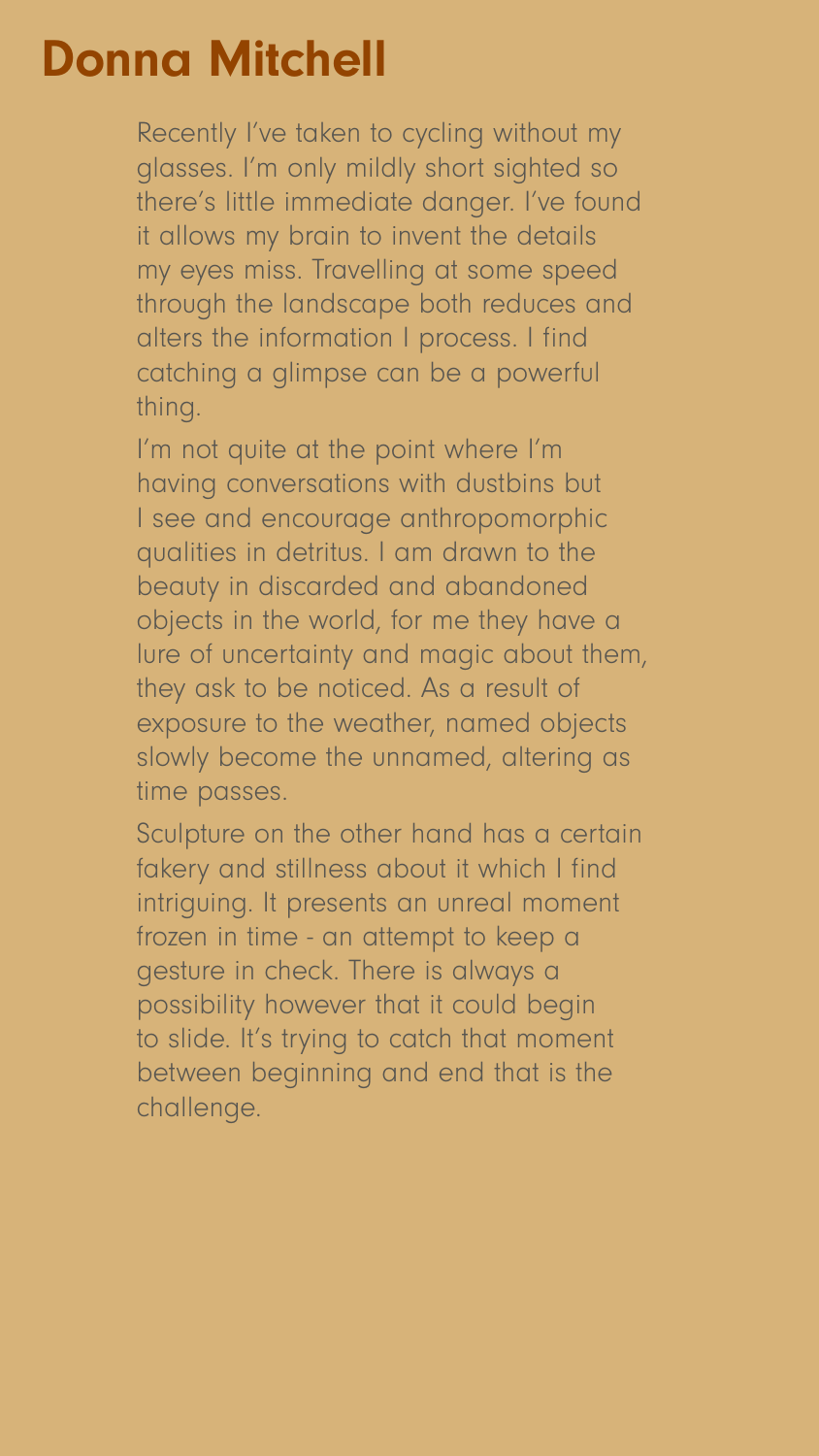Aurora in the Whitewaters (2021)

# Brad North



#### web: [bradnorth.co.uk](http://bradnorth.co.uk)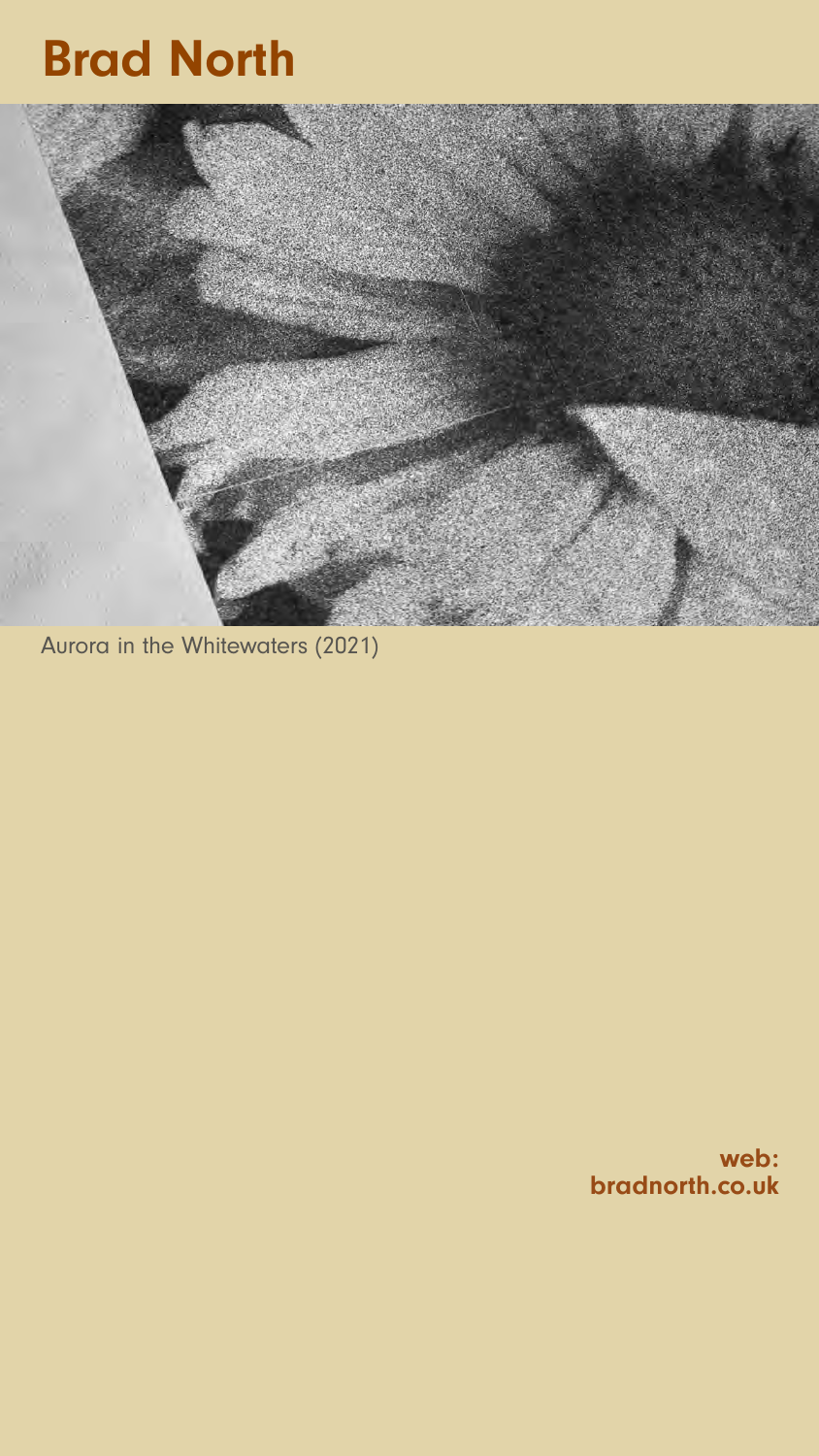#### Brad North

Autobiographical making embodies experiences, translated through autographic marks and images. Working becomes a process of understanding trauma and grief.

Through art practice theoretical manifestations of experience are explored. Research into phenomenology, philosophy and psychoanalysis pinpoints how thoughts are immediately embodied and, through the making process, manifest as lived experience.

Departures from the conscious and working at the speed of thought, generate illegible marks that bridge barriers between public and private realms. Poetry and musical influences operate as a gateway into the making process. Through palimpsest, surfaces contain traces of previous thoughts, manifesting as cognitive and emotive triggers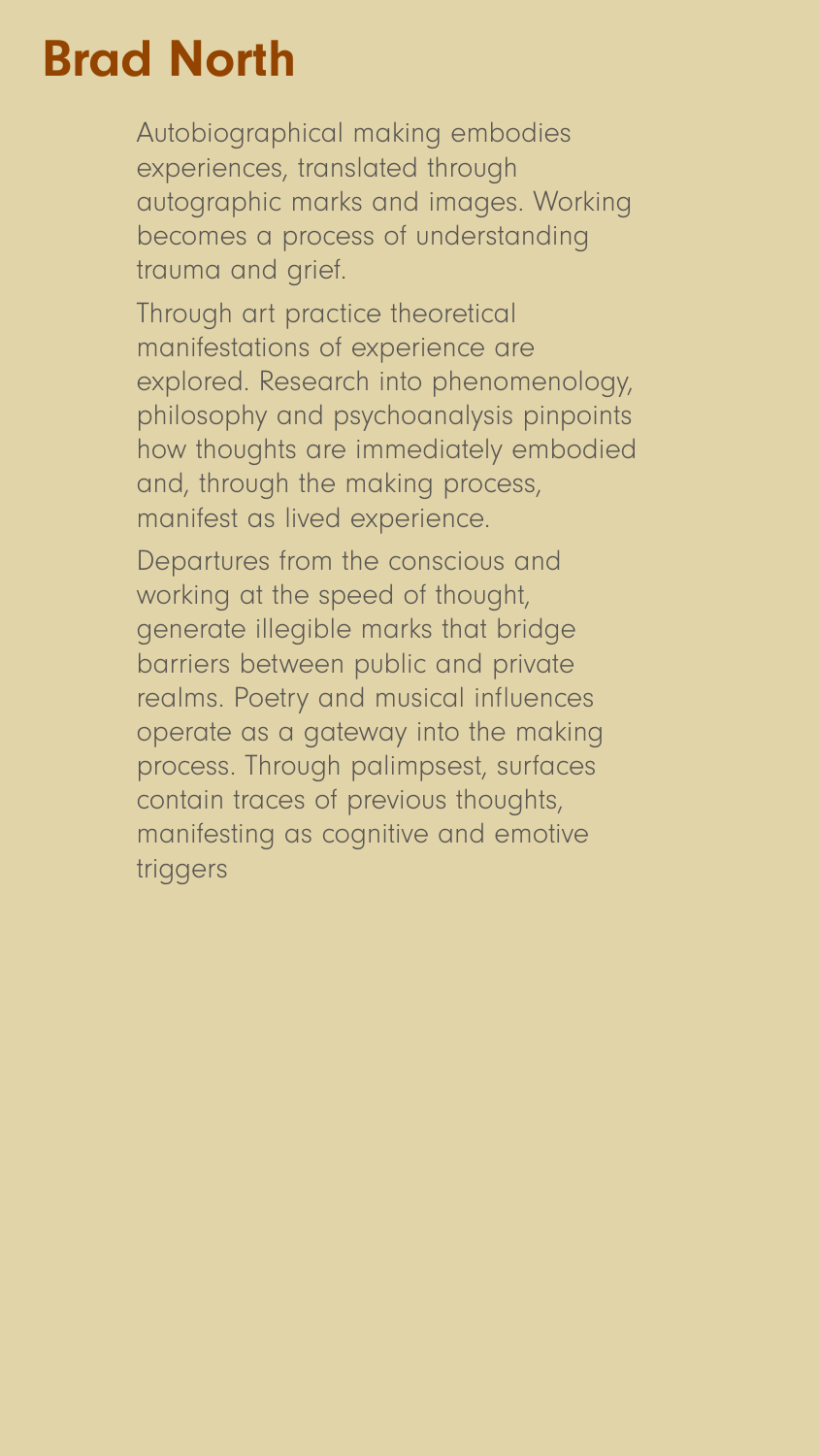from Ultrasounding (2021)

# Antonina Szram



web: [https://antoninaszram.wixsite.](http:// www.antoninaszram.wixsite.com/fineart  ) [com/fineart](http:// www.antoninaszram.wixsite.com/fineart  ) instagram: [@antonina.szram.studio](https://www.instagram.com/antonina.szram.studio/)  facebook: [antonina.szram](https://www.facebook.com/antoninaszrambrown) 

Thanks to: Carla Frida (voice and performance)

Lidia Cankova (textile and costume poetry)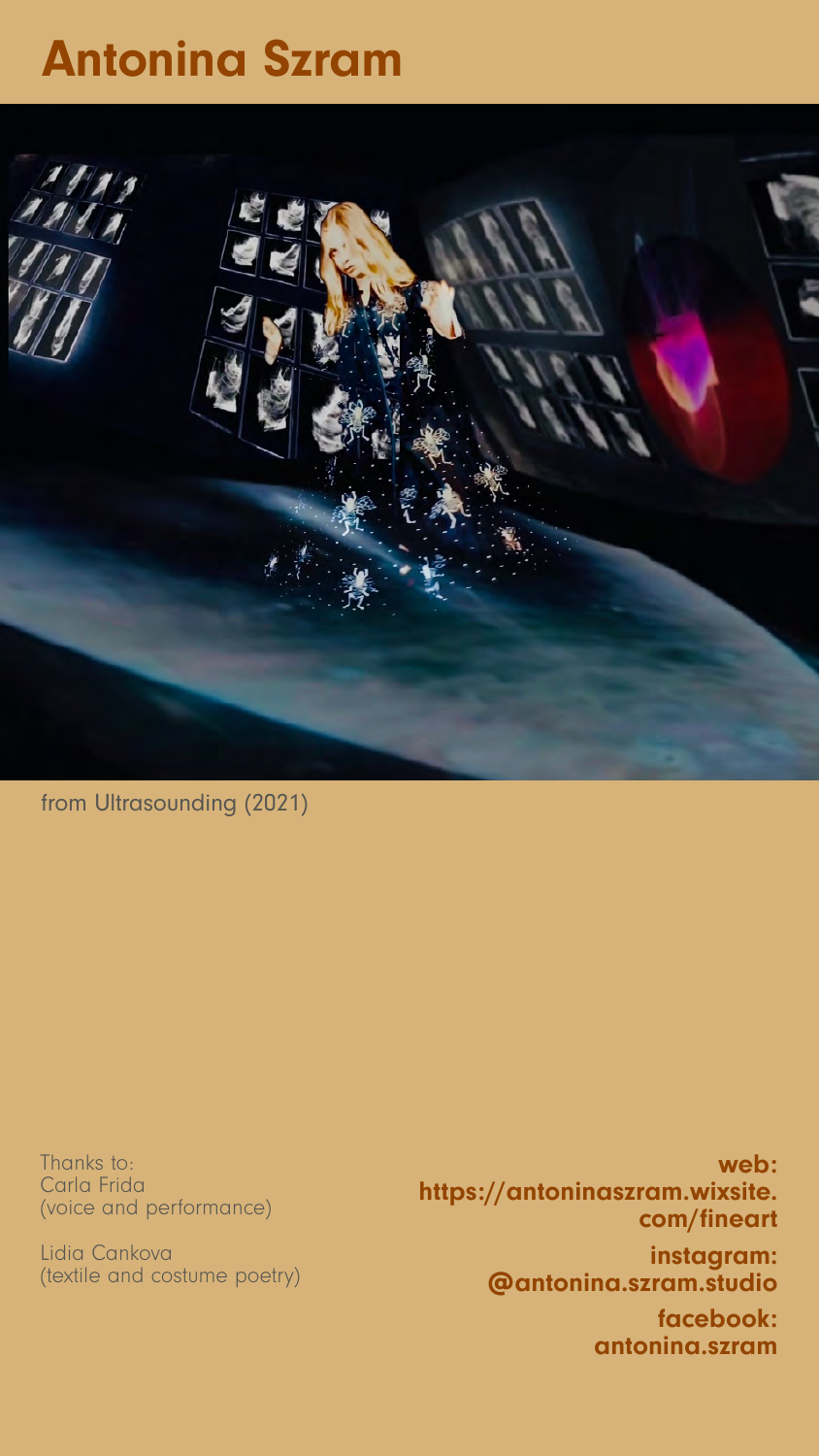### Antonina Szram

Uncanny cohabitation of transit spaces, ports of entry is explored where im/ migrant deportation overlaps with the arrival/departure of travelers, where Souls nest on trees before returning to a womb. The entwined travels are informed by Slavic mythology, Orthodox iconography, and divergences of ecology such as large-scale deforestation and suburban lawns.

The quality of transparency of glass, one of the most important avenues to truth about the natural world, is part of the method and matter of this investigation. Glass lenses are used including a microscope, binoculars and a handblown bullseye sheet; responding to the wind, the trees and the sunbeam; something is sensed on this threshold.